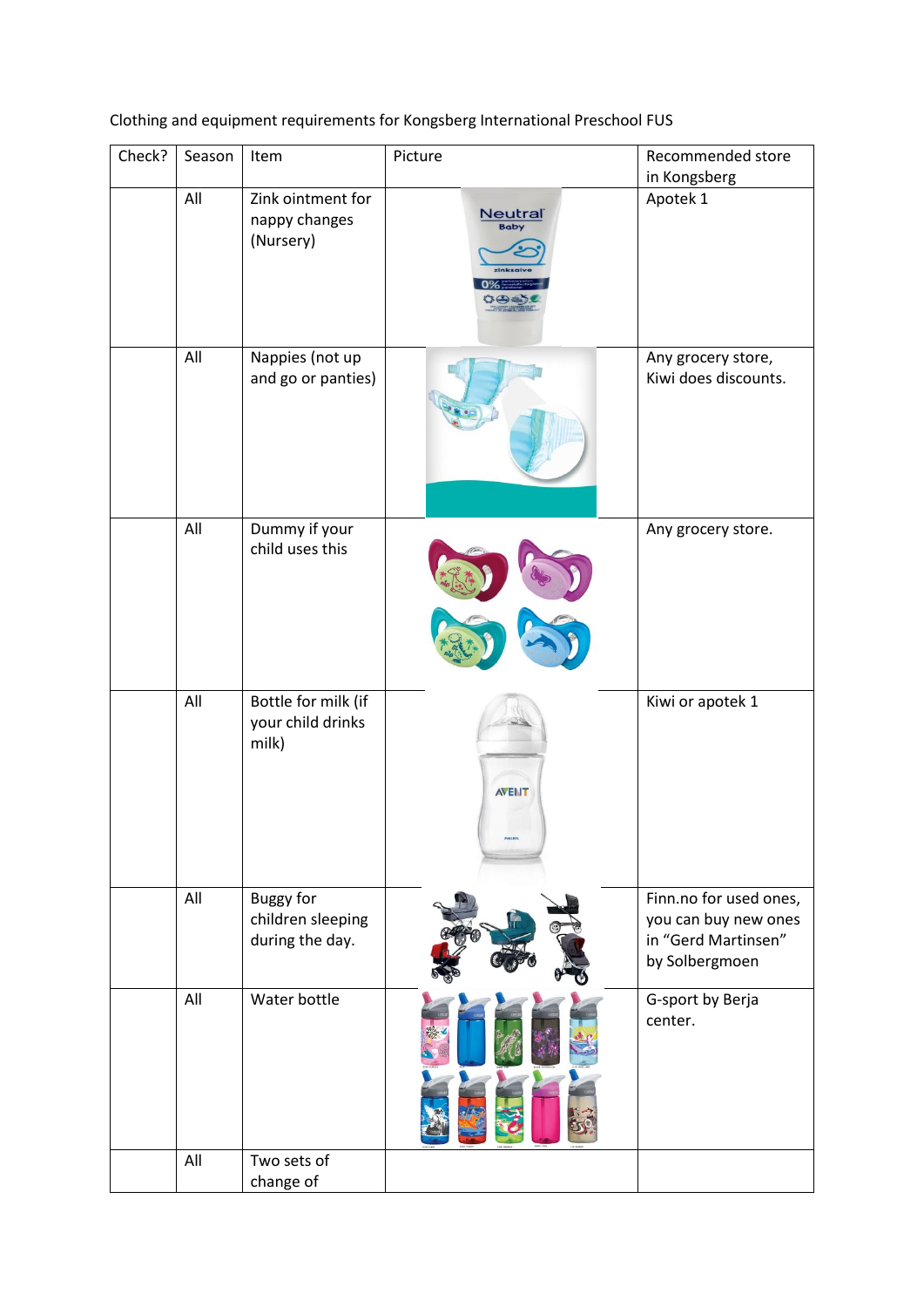|     | clothing that suits<br>the season and<br>weather                  |            |                                                                                                 |
|-----|-------------------------------------------------------------------|------------|-------------------------------------------------------------------------------------------------|
| All | Three sets of<br>socks, panties,<br>shirts, pants and<br>trousers |            | H&M at the centre,<br>Namelt by the centre.                                                     |
| All | Rain clothes-<br>jackets and<br>bottoms                           |            | Namelt by the centre,<br>or any of the sport<br>shops.                                          |
| All | Wellies or water<br>proof shoes                                   |            | Eurosko at the centre,<br>any of the sport shops<br>or at Namelt.                               |
| All | Jacket                                                            |            | Any of the sport shops<br>or Namelt. It is<br>possible to buy at<br>H&M at the mall as<br>well. |
| All | <b>Trainers</b>                                                   |            | Eurosko at the mall or<br>any of the sport shops.                                               |
| All | <b>Backpack for trips</b>                                         | $\bigcirc$ | Any of the sport<br>shops.                                                                      |
| All | Indoor shoes                                                      |            | Eurosko at the mall                                                                             |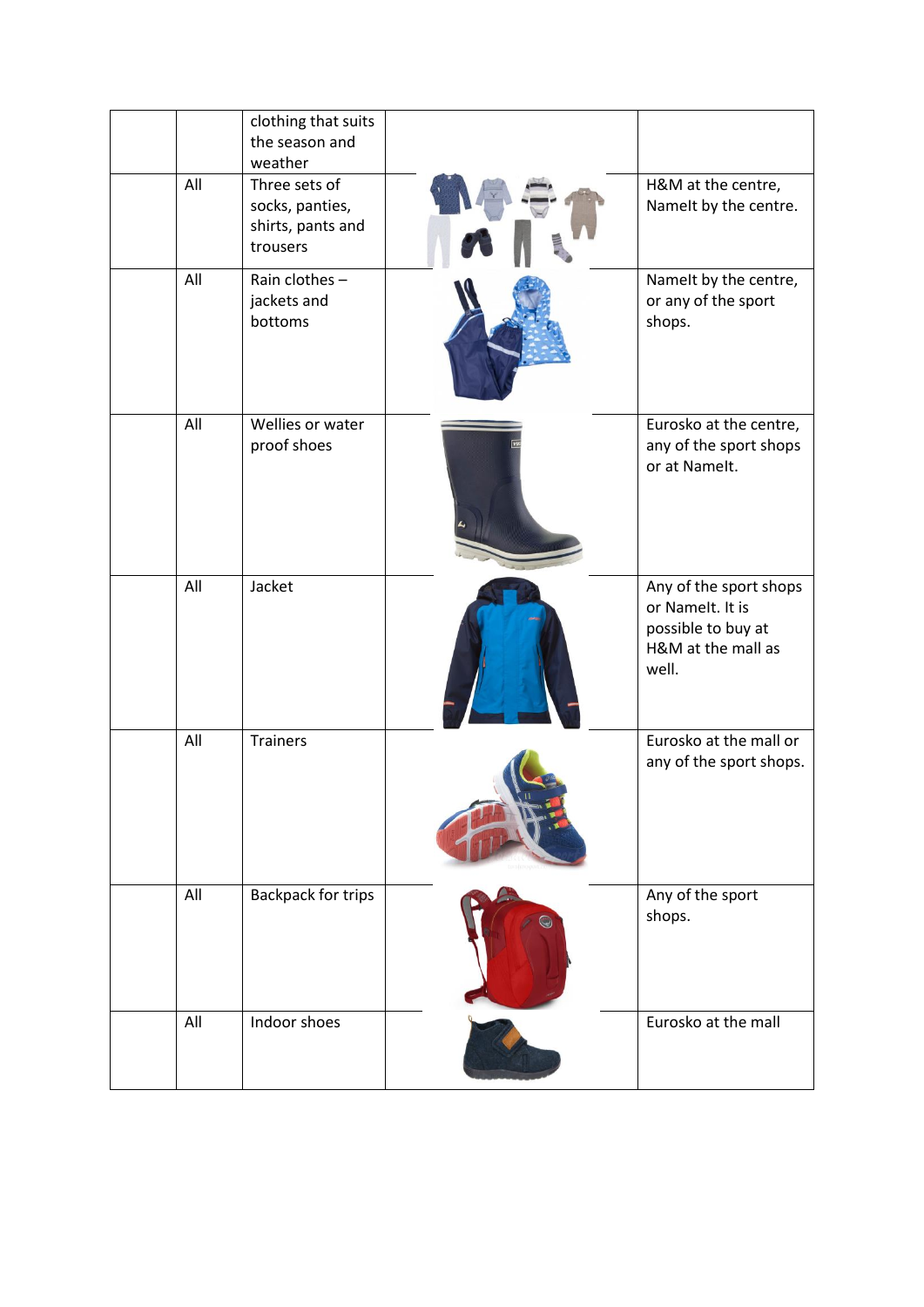| <b>Cold</b> | Cherrox $\overline{ }$<br>Waterproof boots |                                | Eurosko at the mall.   |
|-------------|--------------------------------------------|--------------------------------|------------------------|
| <b>Cold</b> | Woolen socks                               |                                | Namelt                 |
| <b>Cold</b> | Woolen base<br>layer                       | O <mark>Brando K</mark> ids AS | Namelt                 |
| <b>Cold</b> | Fleece trousers<br>and jacket              |                                | Any of the sport shops |
| <b>Cold</b> | Warm jumper<br>(preferably wool<br>blend)  |                                | Namelt                 |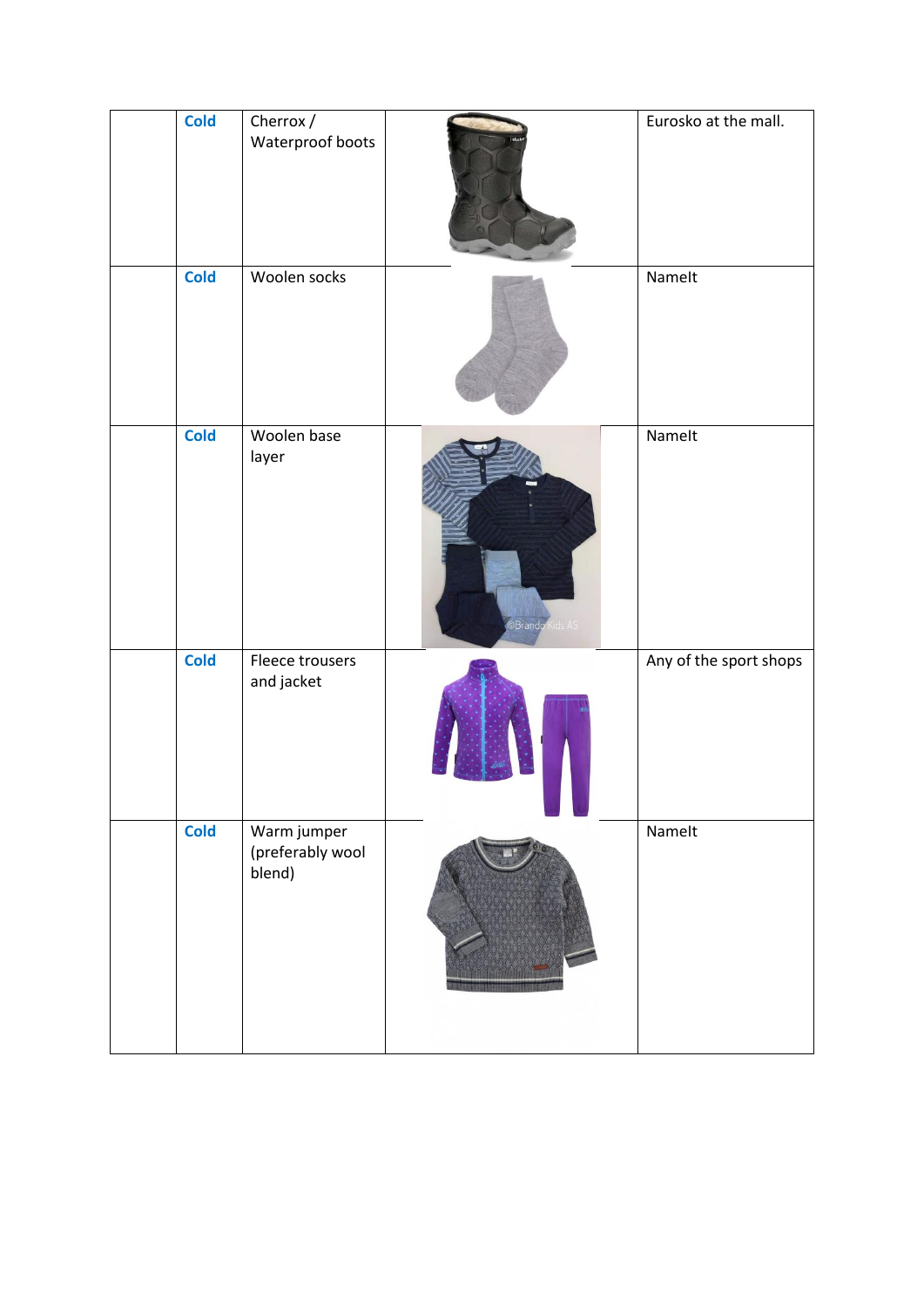| <b>Cold</b> | Windproof jacket<br>and trousers or<br>"parkdress" |                 | Namelt                |
|-------------|----------------------------------------------------|-----------------|-----------------------|
| <b>Cold</b> | Winter suit<br>(Vinterdress)                       |                 | G-sport by Berja mall |
| <b>Cold</b> | Winter hat                                         |                 | Namelt or G-sport     |
| <b>Cold</b> | A pair of warm<br>gloves                           | Received Assets | G-sport               |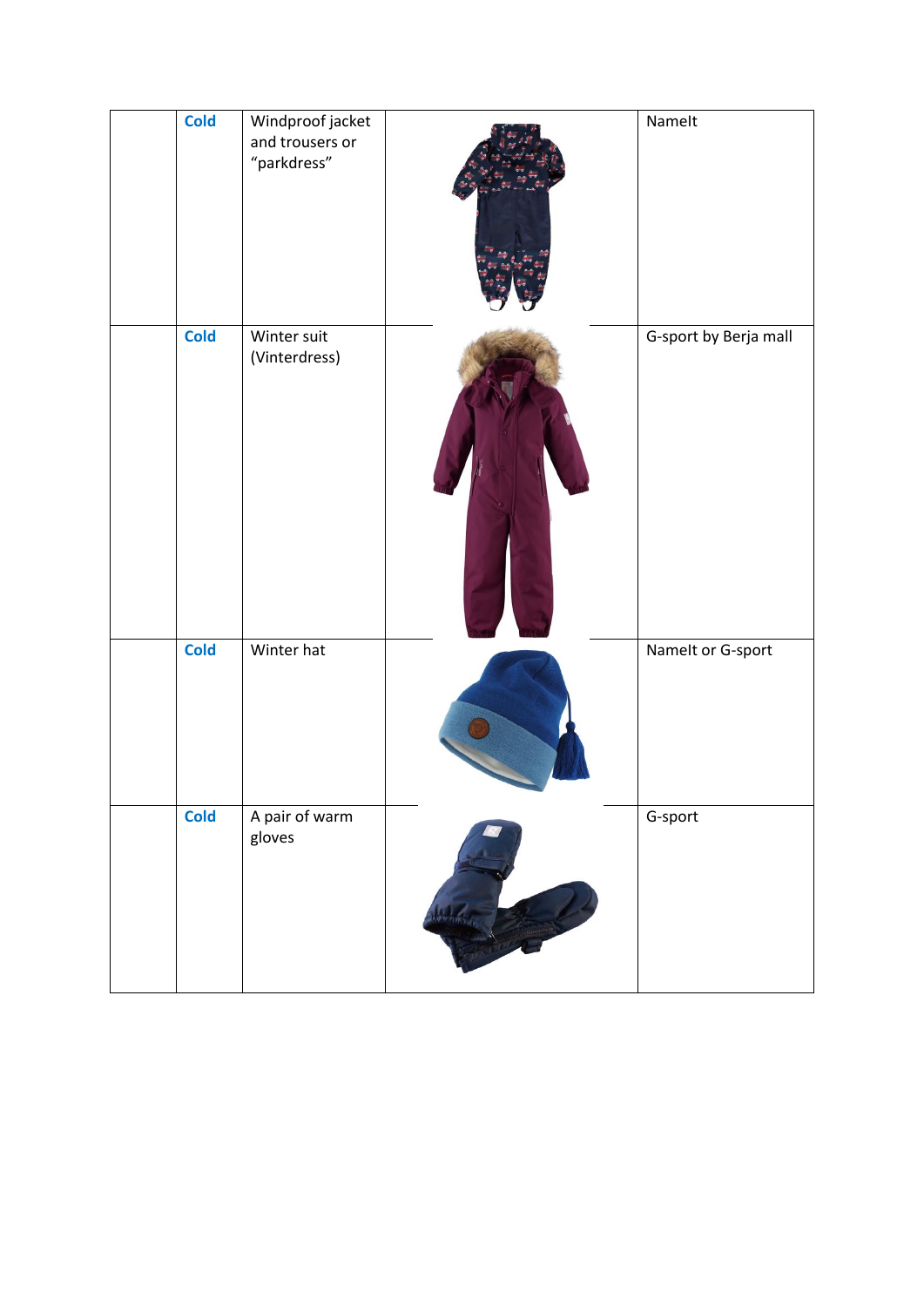| <b>Cold</b> | A pair of<br>waterproof<br>gloves                |                                    | G-sport                                                        |
|-------------|--------------------------------------------------|------------------------------------|----------------------------------------------------------------|
| <b>Cold</b> | Scarf / buff                                     | $\overline{\mathcal{P}}$           | G-sport or Namelt                                              |
| <b>Warm</b> | One set of change<br>of clothes for<br>warm days |                                    |                                                                |
| <b>Warm</b> | Sun lotion                                       | <b>SOLKREN</b><br><b>RRBBBVIIA</b> | Apotek1 at the mall                                            |
| <b>Warm</b> | Sandals                                          |                                    | Eurosko at the mall                                            |
| <b>Warm</b> | Sun hat                                          |                                    | Namelt or H&M at the<br>mall                                   |
| <b>Warm</b> | Shorts                                           |                                    | Any clothes shop for<br>children (H&M,<br>Namelt, sport shops) |
| <b>Warm</b> | T-shirts                                         |                                    | Any clothes shop for<br>children (H&M,<br>Namelt, sport shops) |